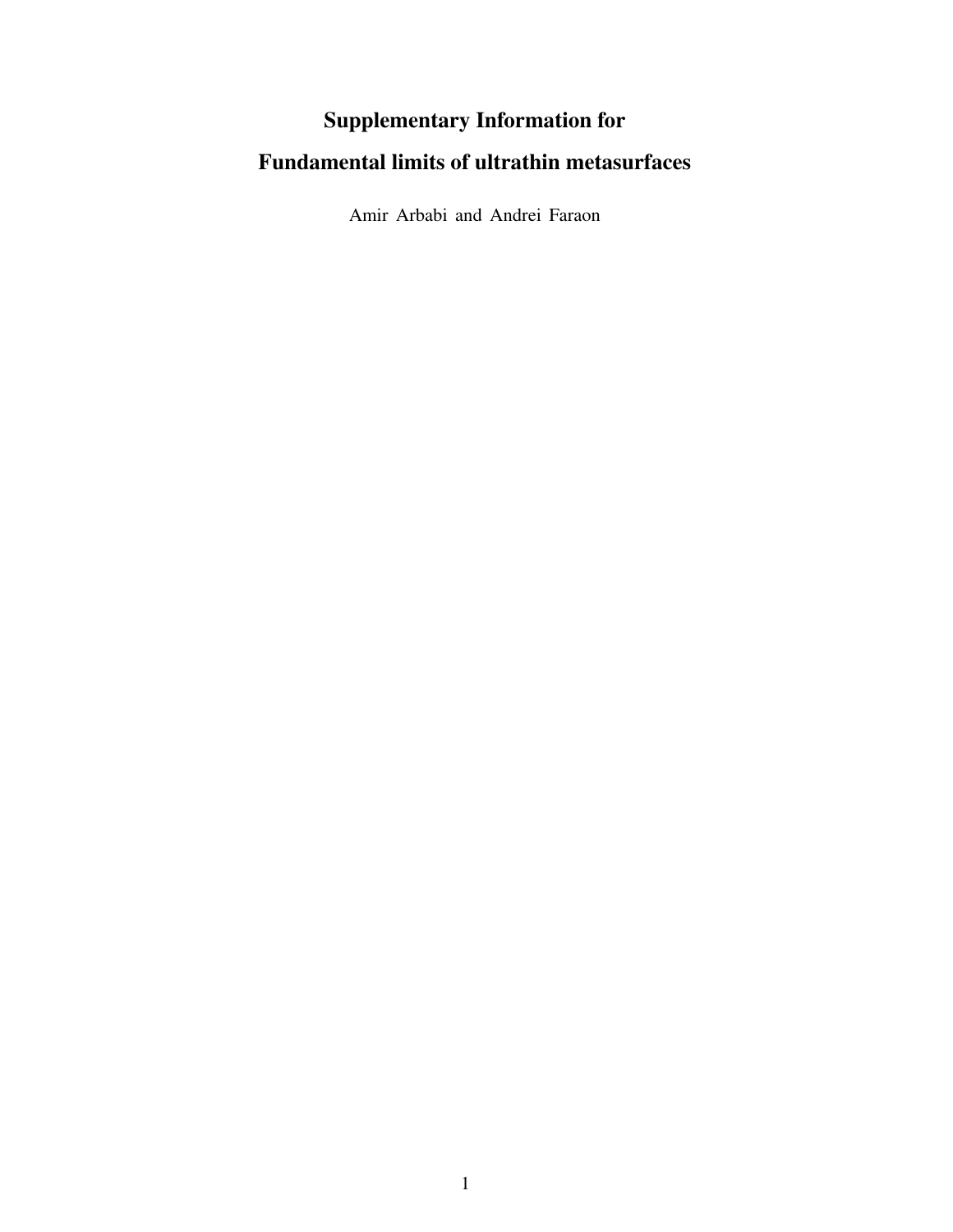

Supplementary Figure 1. Electric and magnetic fields of (a) TE-polarized, and (b) TM-polarized plane waves propagating in a uniform material with a refractive index  $n$  and impinging on the  $xy$  plane at an angle θ.

## RELATION BETWEEN REFLECTION AND TRANSMISSION COEFFICIENTS OF AN UL-TRATHIN METASURFACE

Here we present the derivations of equations (15) to (18) of the main text which relate the reflection and transmission coefficients of an ultrathin metasurface for TE and TM polarizations, respectively. To this end, we first relate the reflection and transmission coefficients to the electric fields of reflected and transmitted plane waves. We consider a plane wave that propagates through a homogeneous material with the refractive index n, and is incident at an angle  $\theta$  on the xy plane (as shown in Supplementary Fig. 1). The optical power per unit area that passes through the  $xy$ plane is given by

$$
P = \frac{1}{2} (\mathbf{E} \times \mathbf{H}^*) \cdot (-\hat{z}) = \begin{cases} \frac{1}{2} (\hat{z} \times \mathbf{H}^*) \cdot \mathbf{E} = \frac{n}{2Z_0} \cos(\theta) |\mathbf{E}_T|^2 & \text{for TE polarized plane waves,} \\ \frac{1}{2} (\mathbf{E} \times \hat{z}) \cdot \mathbf{H}^* = \frac{n}{2Z_0 \cos(\theta)} |\mathbf{E}_T|^2 & \text{for TM polarized plane waves,} \end{cases}
$$
(S1)

where  $E_T$  is the component of the electric field tangent to the metasurface plane (i.e. the projection of the electric field in the  $xy$  plane). In deriving  $(S1)$ , we have also used the relation between the amplitude of the electric and magnetic fields of a plane wave ( $|\mathbf{E}| = Z_0|\mathbf{H}|$ ). In the following, for the sake of brevity, we drop the subscript  $T$  with the implicit assumption that all the electric field symbols represent components of their corresponding fields tangent to the metasurface plane. Using (S1), we define the reflection and transmission coefficients that relate the power amplitudes